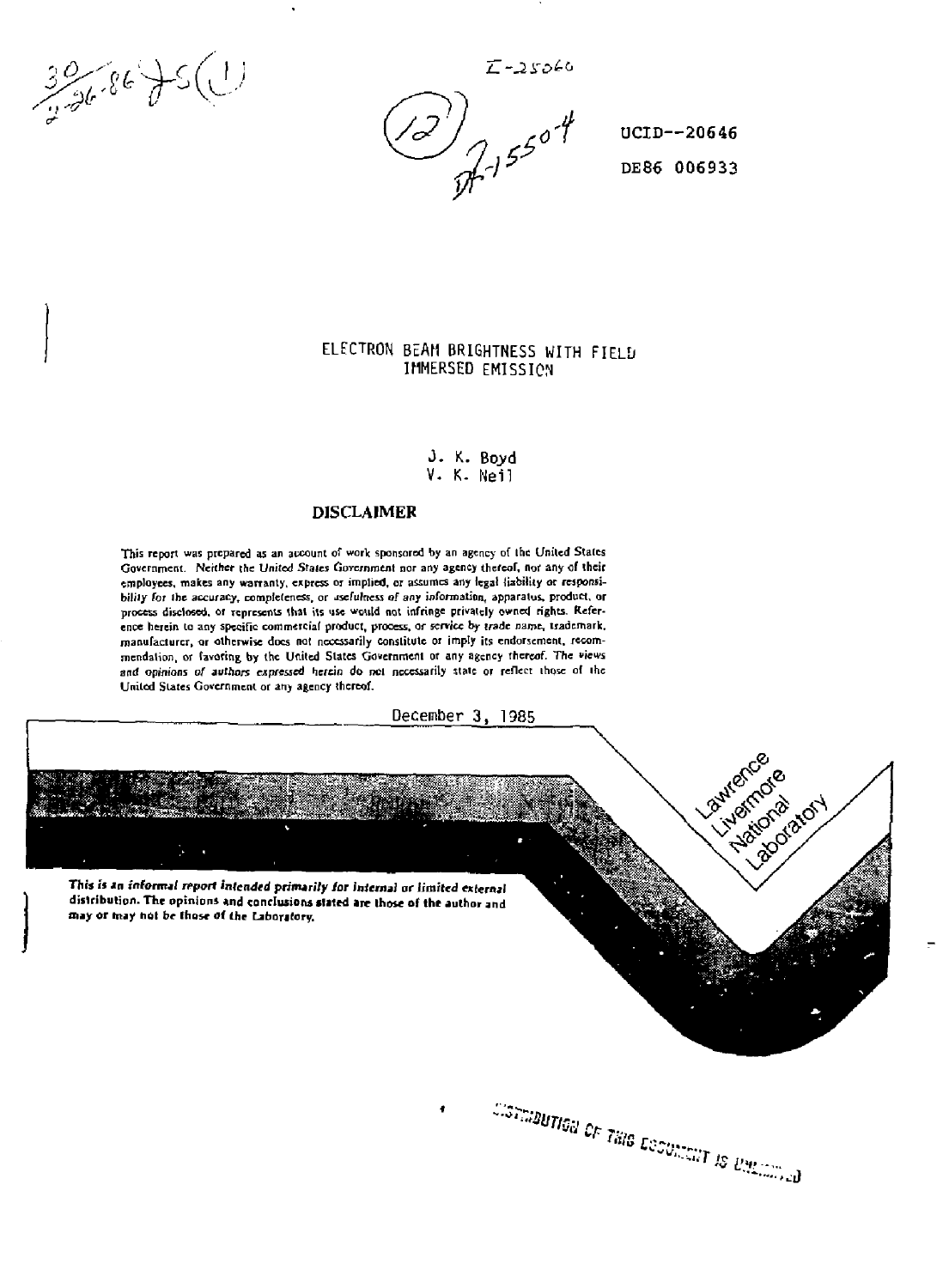## **ELECTRON BEAM BRIGHTNESS WITH FIELD IMMERSED EMISSION\***

**J.** *K.* **Boyd and V. K. Nell Lawrence Livermore National Laboratory University of California P. 0. Box 808 Livermore, CA 94550** 

**December 3, 1985** 

### **ABSTRACT**

**The beam quality or brightness of an electron beam produced with field immersed emission is studied with two models. First an evelope formulation is used to determine the scaling of brightness with current, magnetic field and cathode radius, and to examine the equilibrium beam radius. Second, the DPC computer code is used to calculate the brightness of two electron beam sources.** 

### **I. INTRODUCTION**

**Coherent radiation he . been generated by transferring kinetic electron beam energy into electromagnetic radiation. The viability of this process depends on the density of electron beam current in phase space or beam brightness. Thus, it is useful to obtain an estimate of the brightness of possible electron beam sources. In addition knowledge of brightness infers a propagating beam radius if the effective beam current is known. The electron** 

**MASIL** 

i

**<sup>\*</sup>Work performed jointly under the auspices of the U. S. Department of Energy by the Lawrence Livermore National Laboratory under contract No. W-7405-ENG-48 b.id for the Department of Defense under DARPA, ARPA Order No. 4395 and 5316, monitored by Naval Surface; Weapons Center under document number N60921-85-** POW0001: SDIO/BMD-ATC MIPR #W31-RPD-53-A127: and SDIO/NSWC reference number **B00014-85-WR35514.**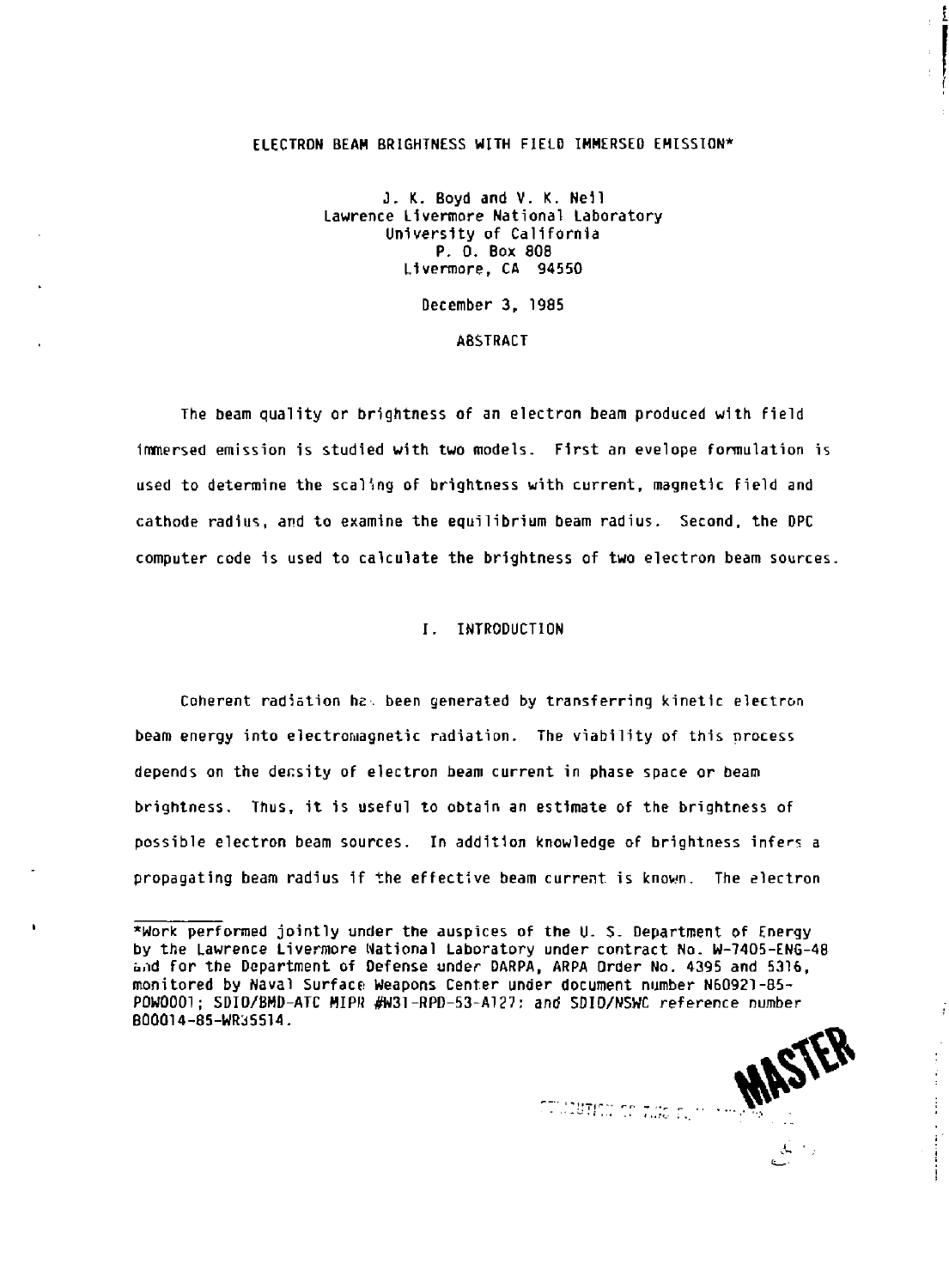**beam source parameters of this Investigation are a current of 100 kA and an energy of 8 MeV. It is assumed the beam 1s axisymmetrically emitted from a field immersed source with field strengths 1n the neighborhood of 20 kG.** 

**In an ax 1 symmetric beam configuration the canonical angular momentum, P<sub>A</sub>** is conserved. This means a beam emitted with finite P<sub>A</sub> in a magnetic field  $\mathbf{f}(\mathbf{f}(\mathbf{f})) = \mathbf{f}(\mathbf{f}(\mathbf{f}(\mathbf{f}(\mathbf{f}(\mathbf{f}(\mathbf{f}(\mathbf{f}(\mathbf{f}(\mathbf{f}(\mathbf{f}(\mathbf{f}(\mathbf{f}(\mathbf{f}(\mathbf{f}(\mathbf{f}(\mathbf{f}(\mathbf{f}(\mathbf{f}(\mathbf{f}(\mathbf{f}(\mathbf{f}(\mathbf{f}(\mathbf{f}(\mathbf{f}(\mathbf{f}(\mathbf{f}(\mathbf{f}(\mathbf{f}(\mathbf{f}(\mathbf{f}(\mathbf{f}(\mathbf{f}(\mathbf$ **rotates when 1t leaves the field. As shown previously [1] a finite P results**  in an effective beam emittance. The brightness scales like the beam current divided by emittance squared. Thus, the brightest beam is obtained from the smallest P<sub>a</sub>. For magnetic field immersed emission a minimum magnetic field is desired in order to transport a beam at a reasonable radius. A minimum magnetic field implies a minimum P<sub>e</sub> and correspondingly a minimum effective beam emittance. Thus, a maximum beam brightness is imposed by the necessity of a particular magnetic field strength.

The nominal behavior of a finite P<sub>e</sub> beam is examined in Section II using **The nominal behavior of P finite P beam is examined in Section II using s**  scaling of brightness with current, magnetic field and cathode radius. From the steady-state envelope equation the equilibrium radius of an immersed emission beam is determined in and out of a magnetic field. Two computational results are presented in Section III. The DPC computer code is used to calculate the brightness of two electron beam sources in the parameter regime of interest. These calculations provide a measure of the validity of the envelope formulation predictions for brightness. They also indicate the magnitude of brightness which can be expected for the parameter range under **magnitude of brightness which can be expected for the parameter range under** 

j

 $\mathcal{F}_{\mathcal{A}}^{(1)}$ 

**- 2 -**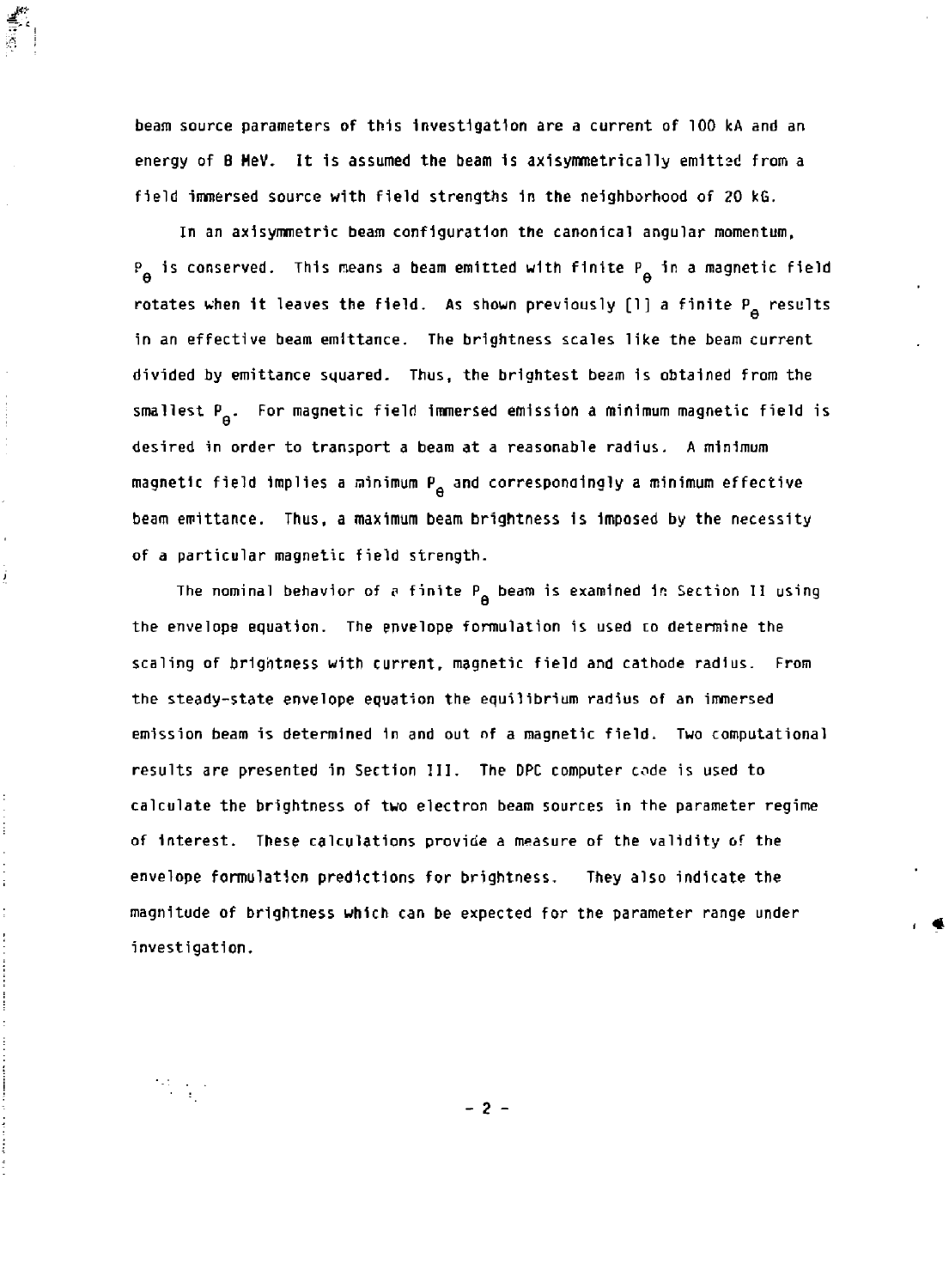# II. ENVELOPE EQUATION TREATMENT

The rms envelope equation [2] for beam current  $1_{\overset{1}{b}}$  is below.

$$
\frac{d^2R}{dz^2} + (\frac{I_b(\text{amp})}{17,000}) \frac{\Gamma}{\gamma R} + \frac{k_c^2R}{4} - \frac{[E(\text{rad-cm})]^2}{\gamma^2R^3} = 0
$$
 (1a)

Equation 1(a) assume: no scattering, no energy loss and  $\beta \approx 1$  where  $\beta = v/c$ and  $\gamma = (1 - \beta^2)^{-1/2}$ . The following definitions apply to Eq. (1a)

$$
\langle \rangle = N^{-1} \sum_{i=1}^{N} \tag{1b}
$$

$$
R = cr_i^2
$$
 (1c)

$$
V = c v_1^2 > \frac{1}{2}
$$
 (1d)

$$
L = \langle r_i v_{\theta i} \rangle
$$
 (1e)

$$
k_c = qB/(\gamma mc^2)
$$
 (1f)

Ţ

 $\mathcal{I}_{\mathbf{I}_i}$ 

$$
P_{\theta} = m\gamma L + \frac{1}{2} m\gamma c k_{c} R^{2}
$$
 (1g)

$$
E = \left( r^2 R^2 \left( v^2 - c^2 \left( \frac{dR}{dz} \right)^2 - \left( \frac{L}{P} \right)^2 \right) \frac{1}{c^2} + \left( P_{\Theta} / mc \right)^2 \right)^{-1/2}
$$
 (1b)

$$
\Gamma = 1 - f_m - \beta^{-2} (1 - f_c) \quad . \tag{11}
$$

 $-3 -$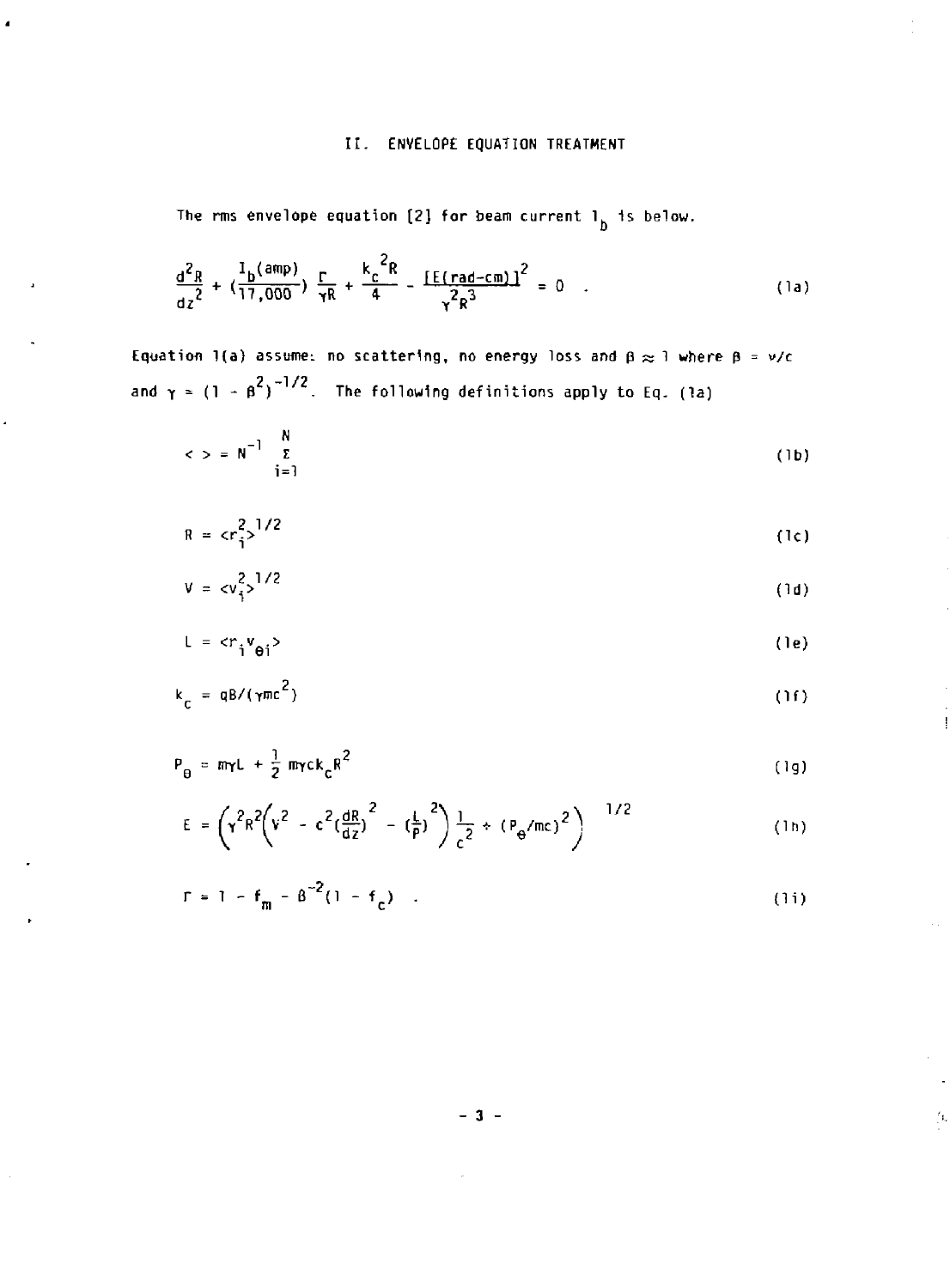**where q is the particles' charge, m is rest mass, c is the speed of light, E**  is the effective normalized rms emittance (rad-cm), and  $f_c$ ,  $f_m$  are charge and *cm*  current neutralization Fraction respectively. For a charge neutral beam (f<sub>c</sub> = 1)  $\Gamma I_t$  simply becomes the net current  $I_{\text{net}} = I_h(1 - f_m)$ . In vacuum (f = 0, f = 0) we have  $\Gamma I_{\rm b}$  = -  $I_{\rm b}/\gamma^2$  so the second term in Eq. (la) scales like  $\gamma^{-3}$ . For various degrees of charge and current neutralization the  $-1$   $+$   $-3$ scaling of the second terra 1n Eq. (la) ranges from *y* to *y* The term •» 0 and changes sign when  $\beta^2(1 - f_m) = 1 - f_m$ .

**The envelope equation and Eq. (1) definitions can be used to determine formulas for brightness and equilibrium radius. In the situation under investigation the beam is emitted from rest In a magnetic field B. For a**  cathode radius of r<sub>cath</sub> Eq. (1g) and Eq. (1h) yield,

$$
P_{\Theta} = \frac{\gamma mc k_c}{4} r_{cath}^2
$$
 (2a)  

$$
E = \frac{\gamma k_c}{4} r_{cath}^2
$$
 (2b)

A "working" definition of brightness,  $g$  [3] for uniform phase space is

$$
\mathcal{J} = \frac{2I_{b}(\text{amp})}{9\left[E(\text{rad-cm})\right]^2} \quad . \tag{3}
$$

**(The general definition of ./Is given 1n Section III.) Substituting Eq. (2b) and Eq. (If) into Eq. (3) gives** *Jf (amp/(***rad-cm) ) in ;erms of**   $I_{\rm b}$ ,  $r_{\rm cath}$  and B.

$$
f = 1 \times 10^{7} \frac{I_{b}(amp)}{[\theta(gauss)]^{2} [r_{cath}(cm)]^{4}}
$$
 (4)

**- 4 -**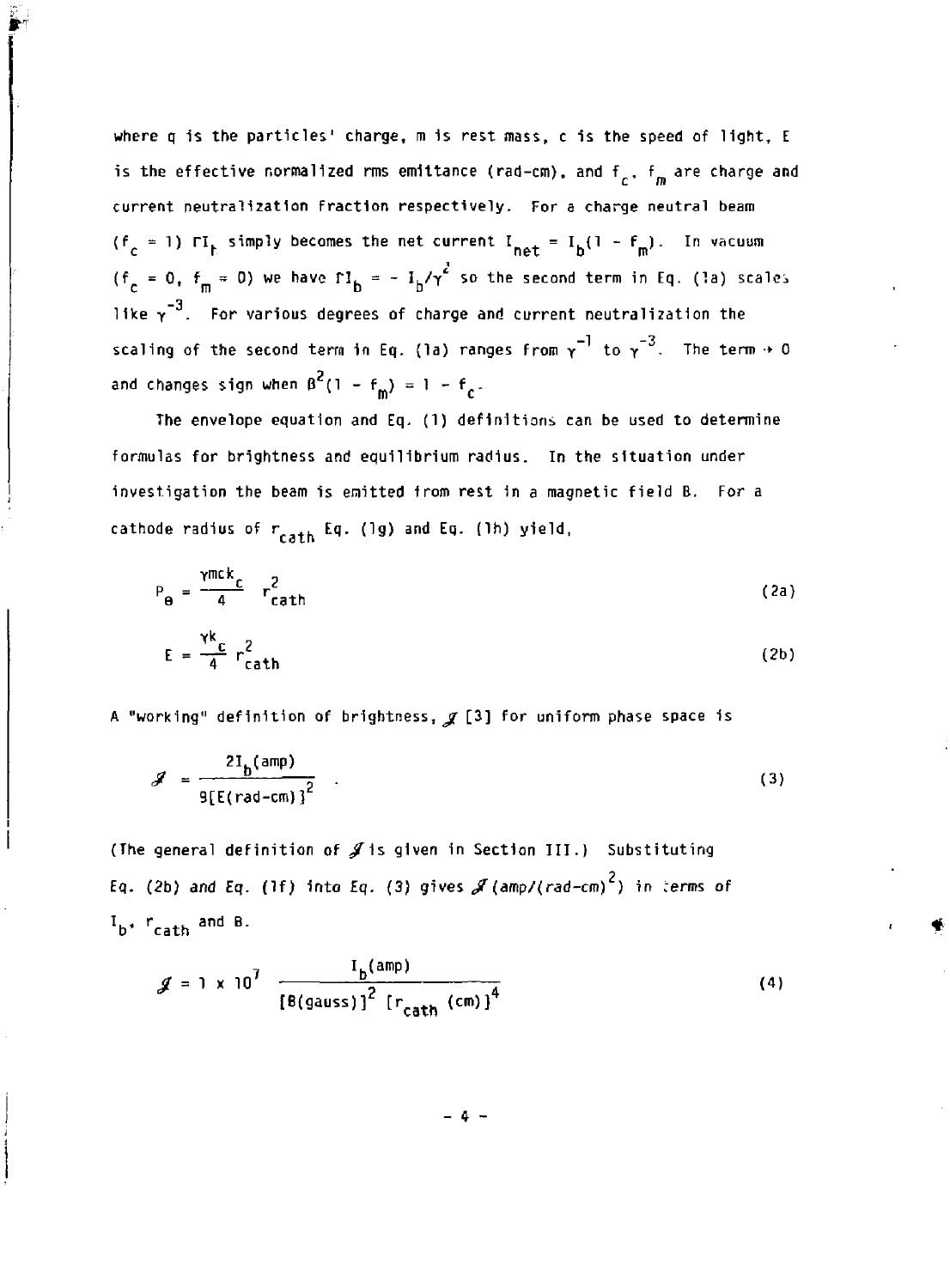**In equilibrium d<sup>2</sup> R/dz<sup>2</sup> = 0 and Eq. (la) gives the equilibrium**  envelope radius, R<sub>omin</sub> in the magnetic field.

$$
R_{eqin} = [2(\epsilon^{2}k_{c}^{-2}\gamma^{-2} + (rI_{b}/17,000)^{2}\gamma^{-2}k_{c}^{-4})^{1/2} - 2 \Gamma (I_{b}/17,000) \gamma^{-1}k_{c}^{-2}]^{1/2}
$$
 (5)

If  $\Gamma I_h$  is small compared to 17,000  $\gamma k_c^2$  then  $R_{eqin} = r_{cath}/\sqrt{2}$ . Outside the magnetic field k<sub>r</sub> is set to zero in Eq. (la) and the equilibrium radius then depends on k<sub>r</sub> through the emittance, Eq. (2b).

$$
R_{equut} = \frac{k_c r_{cath}^2}{4} \left(\frac{r}{r} \frac{17,000}{r} \right)^{1/2} \tag{6a}
$$

**Substituting Eq. (If) gives,** 

$$
R_{\text{equ}} = .15 r_{\text{cath}}^{2} \left( \frac{B(kG)}{10} \right) \left( \frac{16}{\tau} \right)^{1/2} \left( \frac{100,000}{r l_{\text{b}}(\text{amp})} \right)^{1/2} . \tag{6b}
$$

**Envelope formulas for brightness and rms equilibrium radius given by Eq. (4), (5) and (6) can be used to obtain quantities as a function of cathode radius. For example, choosing B = 17 kG and** *y* **= 16, parameter values are given in Table I for cathode radius ranging from 1.2 cm to 9 cm. The brightness is calculated for 1. = 10 A. The values of R . are obtained bv settinq b** eqin are reserved by several  $f_c = f_m = 0$  so that  $\Gamma I_b = - I_b / \gamma^2$ . The values of  $R_{\text{equit}}$  are calculated for  $f_c = 1$  and  $f_m = 0.3$  so that  $\Gamma I_b = 0.7I_b$ .

| cath <sup>(cm)</sup> | $\mathscr{J}$ (amp/[rad-cm] <sup>c</sup> ) R <sub>eqin</sub> (cm) |      | $R_{\text{equit}}$<br>(cm) | Current (kA/cm <sup>e</sup><br>density |
|----------------------|-------------------------------------------------------------------|------|----------------------------|----------------------------------------|
| 9.00                 | 0.53                                                              | 6.36 | 24.69                      | 0.4                                    |
| 2.32                 | 119.00                                                            | 1.64 | 1.64                       | 6.0                                    |
| 11.36                | 1000.00                                                           | 0.96 | 0.56                       | 17.2                                   |
| h . 20               | 1670.00                                                           | 0.84 | 0.44                       | 22.1                                   |
|                      |                                                                   |      |                            |                                        |

**TABLE I, Envelope Formulation**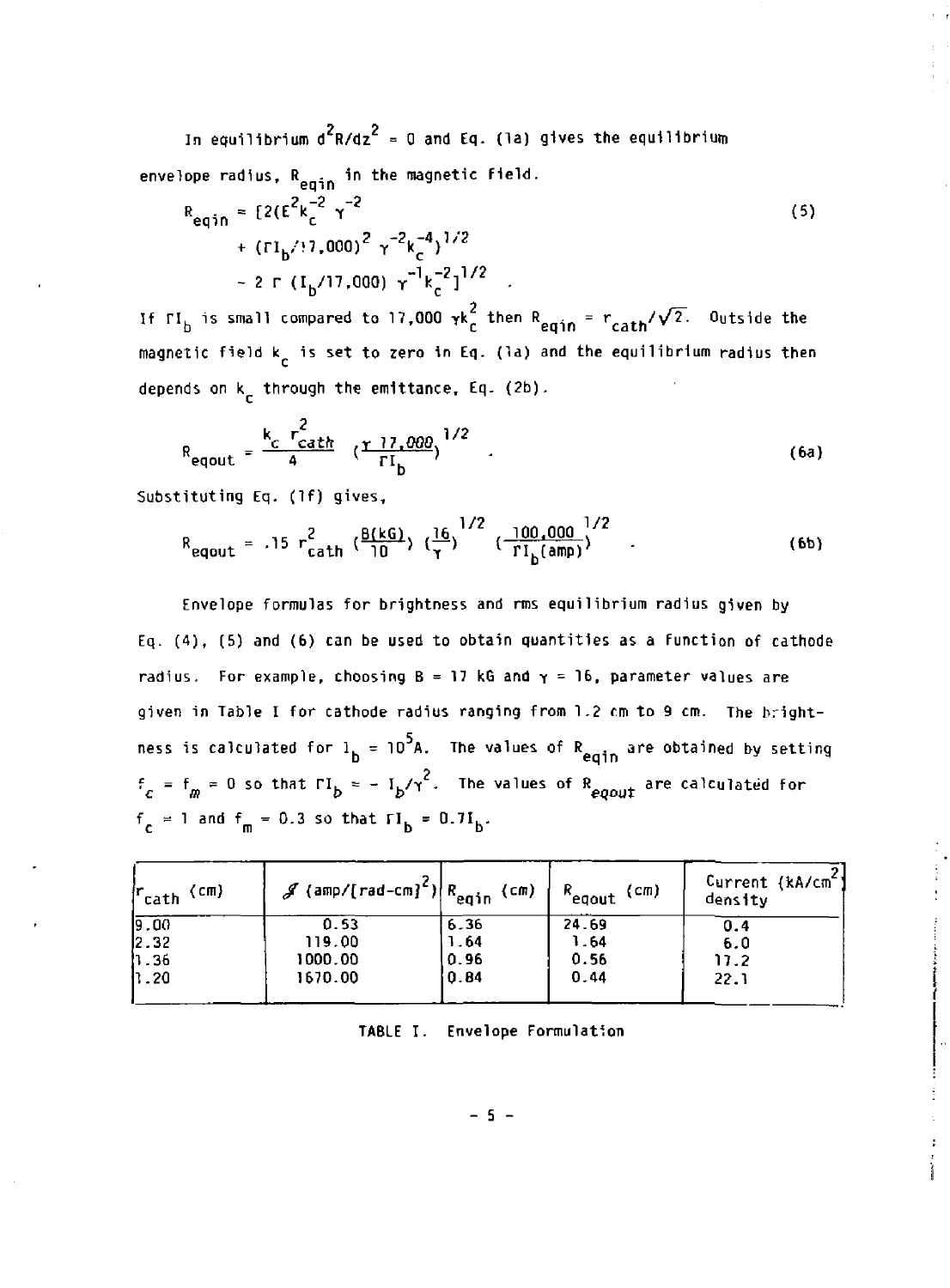**The brightness values are optimistic for the chosen parameters since a finite emission temperature Increases E whirh then results in a smaller brightness.**   $^3$  amplitude onl<sup>2</sup>. **In order to get brightness above 10 amp/(rad-cm) it is necessary to have a cathode radius less than 1.36 cm which Implies a current density greater than 2 17.2 kA/cm . For the parameter values chosen a matched radius resclts with**   $r_{\text{cath}} = 2.32 \text{ cm}$  for which  $R_{\text{eqin}} = R_{\text{e,out}} = 1.64 \text{ cm}$ .

### **III. COMPUTATIONAL RESULTS**

**The DPC computer code [4] has been used to determine the beam brightness for two cases in the 8 MeV, 100 kA, 17 kG parameter range. DPC is a particle**  code which solves the relativistic equation of motion with fields obtained in **the tiarwin approximation. DPC calculates brightness usiny the following general formula.** 

$$
\mathcal{J} = \frac{\pi^2 I_b}{(\gamma \beta)^2 v_a} \tag{7}
$$

In Eq. (7)  $I_h$  is the current enclosed in the  $V_A$  four dimensional phase space **volume. The general definition of brightness 1s not standard. Thus, note**  should be made of the  $\pi^2$  factor in Eq. (7) which other researchers may not **have in their definitions.** 

**Both cases run by OPC are diode configurations with 8 Mv anode voltage and a uniform dc magnetic field of 17 kG. In the first case a 9 cm radius flat cathode was used with an 8.5 cm A-K gap. The cathode radius was sized to yield an average emission density of 400 amp/cm . This is significantly** 

**- 6 -**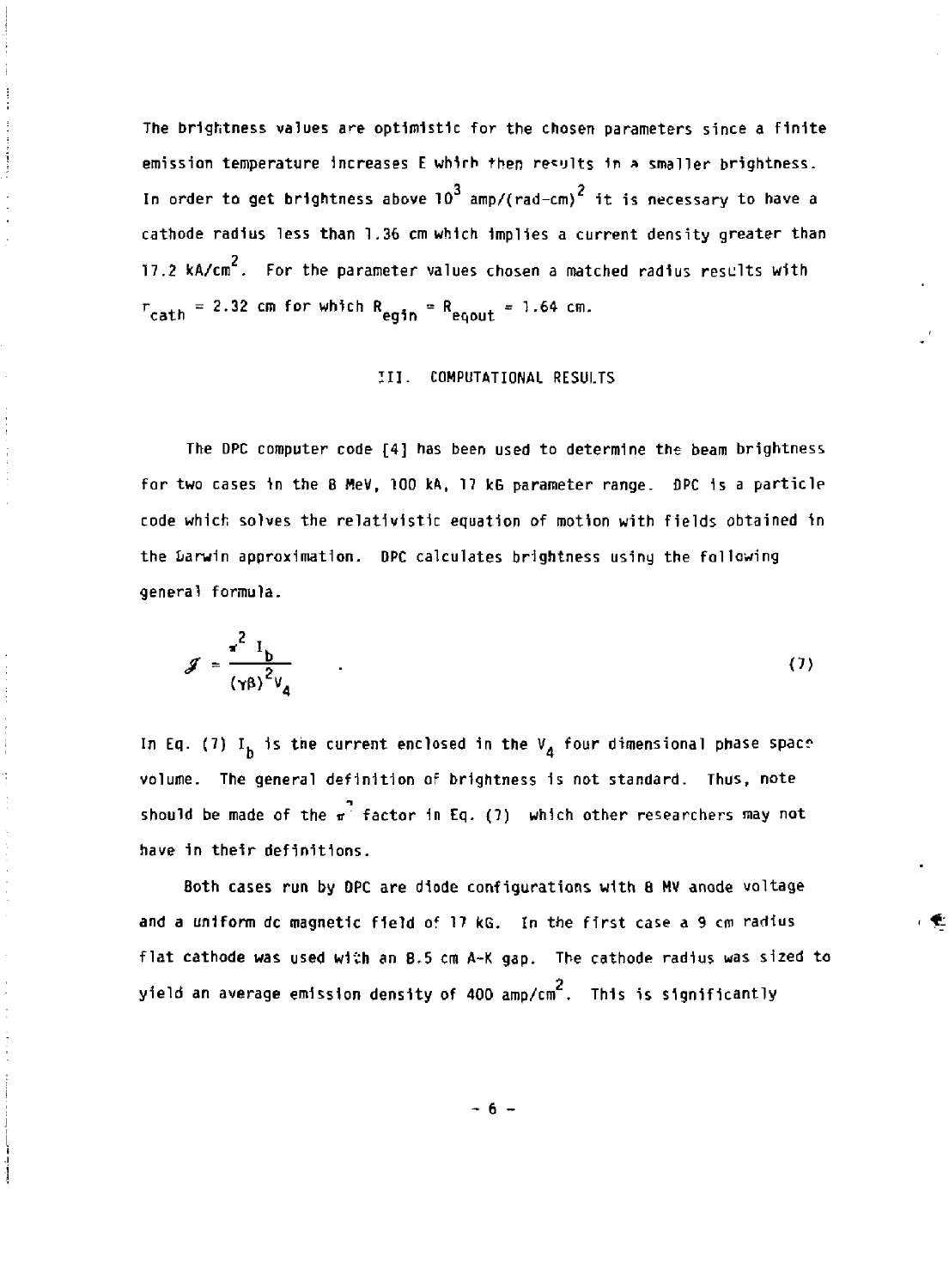**higher than operational accelerator injectors at Uvermore but 1s conceivable.**  The A-K gap was selected to draw 100 kA with space charge limited emission. **It should be noted the stress exceeds 1 MV/cm which 1s unrealistic 1f emission from structures near the anode must be avoided. The beam radius as a function of z along with potential lines 1s shown in Fig. la. The cathode and anode are indicated with shading. The beam radius 1s held nearly constant by the 17 kG field. The scalloping behavior occurs at approximately the 10 cm cyclotron wavelength which is expected. The current density as a function of**  radius at  $z = 1.5$  cm is shown in Fig. 1b, and ranges from 200 to 600 amp/cm<sup>2</sup>. Emission preferentially occurs at large radius which is nearer the anode and thus the beam tends to have a hollowed current profile. The brightness versus enclosed current for this example is approximately constant with value **enclosed current for this example is approximately constant with value** 

 $\rm{km}^{-1}$ 

It is clear from Eq. (4) a smaller cathode radius increases brightness. To emphasize this effect in the second example a 1.2 cm radius flat cathode was used with a 1.4 cm A-K gap. The average emission density for 100 kA is 22,000 amp/cm<sup>2</sup>. A density this large causes material surface problems and also raises the issue of whether the diode could be discharged more than ance. The electric field stress corresponding to B MV across 1.4 cm is unthinkable if it is necessary to prevent emission from the structure around the cathode. The beam radius as a function of z along with potential lines is plotted in Fig. 2a. The cathode and anode are indicated with shading. It was necessary to limit the axial length of the anode to .6 cm at a radius of 1.2 cm to avoid spilling current. For this case the beam tends to pinch strongly moving away from the cathode and then suddenly diverge moving past the anode. The edge radius swells to 2 cm before rolling over and collapsing

**- 7 -**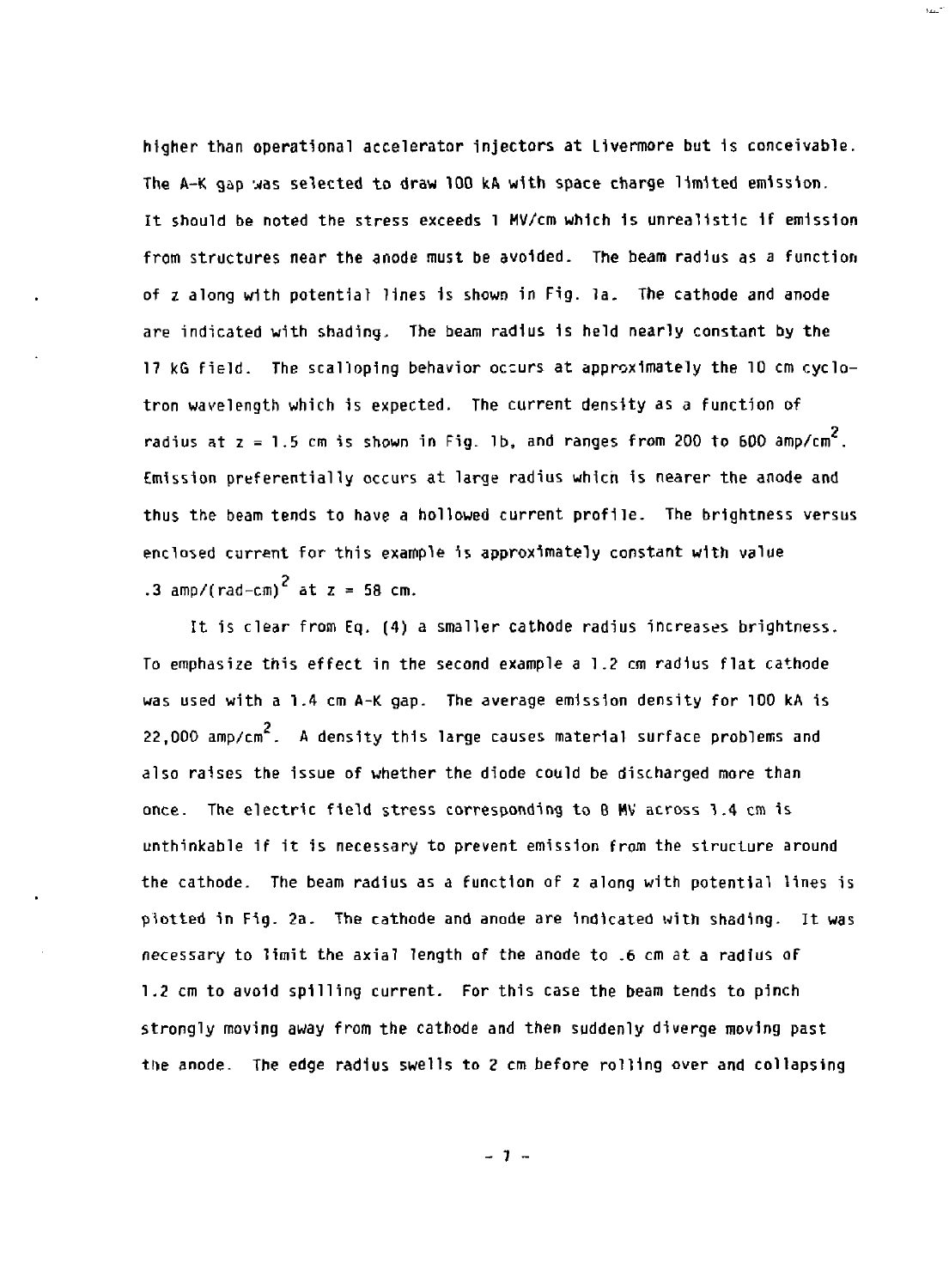toward the origin. A near virtual cathode structure develops at  $z = 8$  cm **where the potential is depressed to 12S of the anode value. The beam conditions are far from equilibrium and the radius is modulated by 50%. This is much more drastic than the first case where only gentle scalloping resulted.** The current density as a function of radius at  $z = .3$  cm is shown in Fig. 2b. The emission density varies from 5,000 to 25,000  $\text{amp/cm}^2$ . **Again, the beam has a hollow current profile with preferential emission nearest the anode. The brightness versus enclosed current is constant at a**  value of approximately  $10^3$  amp/(red-cm)<sup>2</sup> at  $z = 10$  cm. The brightness definition assumes a phase space with a constant energy value. For this case there is a substantial energy variation due to the potential depression. Thus **there is a substantial energy variation due to the potential depression. Thus the 10 value, calculated with an average energy is valid only within a factor of two.** 

**The DPC results are summarized in Table II.** 

| $ r_{\text{cath}}$ (cm) | Stress (MV/cm) | $(\text{amp}/[\text{rad-cm}]^2)$ | Current $(kA/cm^2)$<br>density |
|-------------------------|----------------|----------------------------------|--------------------------------|
| 9.0                     | ~1.0           | 0.3                              | $0.2$ to $0.6$                 |
| 1.2                     | ~10.6          | 1000.0                           | $5.0 \text{ to } 25.0$         |

## **TABLE II DPC Results**

### **CONCLUSION**

**The envelope formulation has been used to obtain the scaling of brightness for immersed emission of an electron beam. The brightness scales linearly with beam current and inversely with magnetic field squared- The brightness scales Inversely as the fourth power of the cathode radius. In the parameter** 

**- 8 -**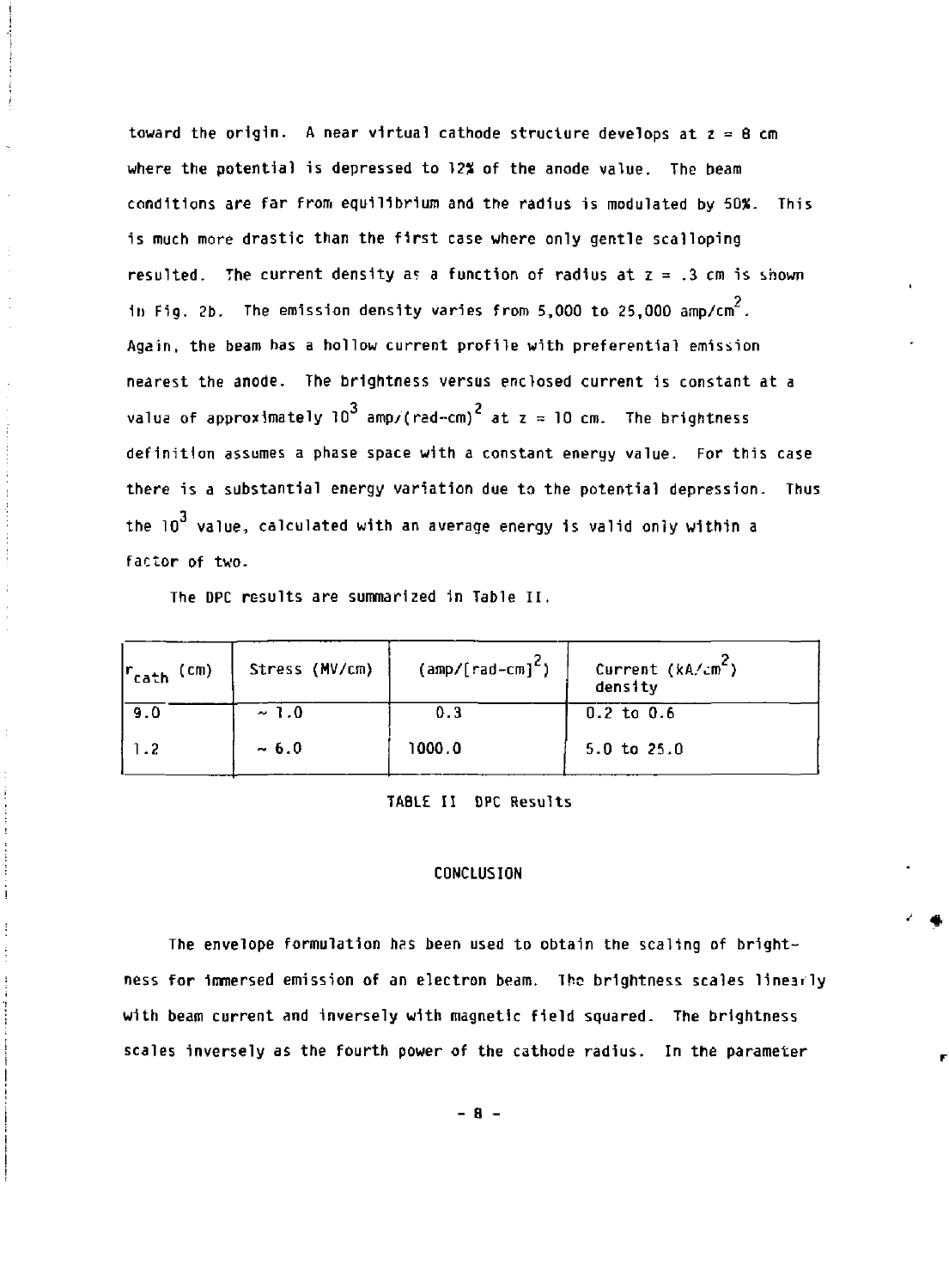**regime of Interest the envelope formulation predicts a matched equilibrium 2 racius (R , = R . = 1.64 cm) with a brightness of 120 amp/(rad-cm) .**  To get brightness above  $10^3$  amp/(rad-cm)<sup>2</sup> it is necessary to have a radius less than 1.36 Im which implies a current density greater than 17.2 kA/cm<sup>2</sup>.

**The predictions of the envelope formulation have been fjrther investigated with the OPC computer code. Two 8 HeV cases were examined with configurations designed to generate 100 kA. The first case is thought to be buildable, but having an undesirably large electric field stress. This case vith a 9 cm 2 radius cathode resulted in an unacceptably poor brightness of .3 amp/(rad-cm) . In the second case the cathode radius was reduced ti<sup>i</sup> yield higher brightness. Between these two cases the Inverse radius to the fourth scaling worked well**  and a 1.2 cm radius cathode yielded a brightness of  $10^3$  amp/(rad-cm)<sup>2</sup>. This level of brightness is only marginally interesting. However, it is not believed that such a configuration could be operated in a repetitive mode experimentally. It may be possible to improve brightness by a factor of 2 or 3 by employing multiple electrodes. In a multiple electrode scheme the

equation which can lead to this discrepancy. First, the envelope equation does not account for the dynamic evolution of the real beam profile. The envelope equation has no knowledge of radial mixing of charge. This effect

**- 9 -**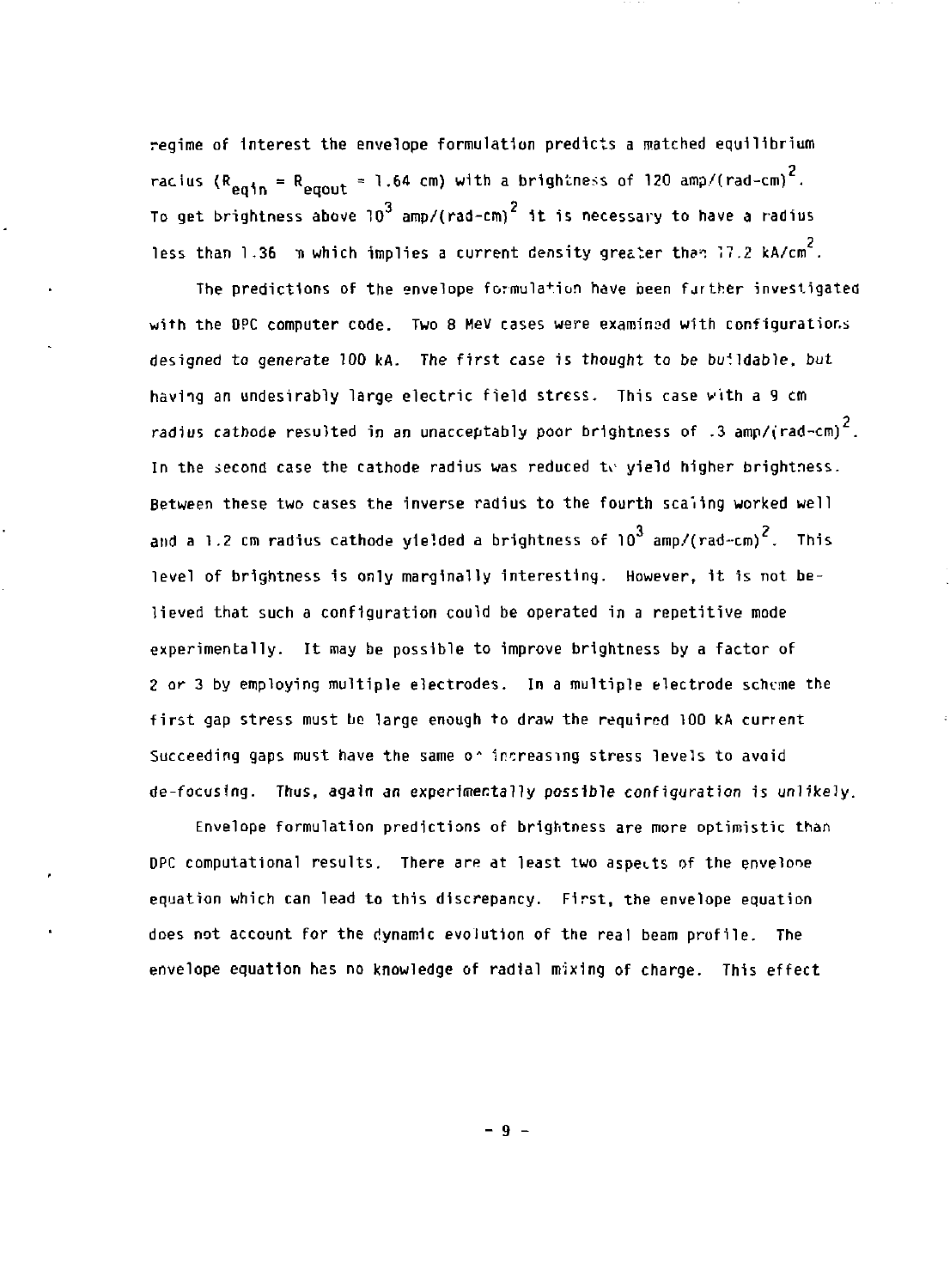has a great impact on brightness. Second, the envelope equation loses validity when the axial velocity is comparable to the transverse velocity. This difficulty is especially pronounced near a region of potential reduction such that  $\beta\gamma$  is not approximately equal to  $\gamma$ .

#### **REFERENCES**

- [1] V. K. Neil, "Emittance and Transport of Intense Hollow Electron Beams," Lawrence Livermore National Laboratory, Rept. UCID 17673, Nov. 1977.
- [2] E. P. Lee, R. K. Cooper, Particle Accelerators, 1, 83 (1976).
- [3] O. Prosnitz, private communication.
- [4] J. K. Boyd, G. J. Caporaso, A. G. Cole, "Numerical Simulation of an Accelerator Injector," IEEE Trans. Nuc. Sci., Vol. NS-32, p. 2002, Oct. 1985.

JKB: jma-0124j

 $\eta$ 

÷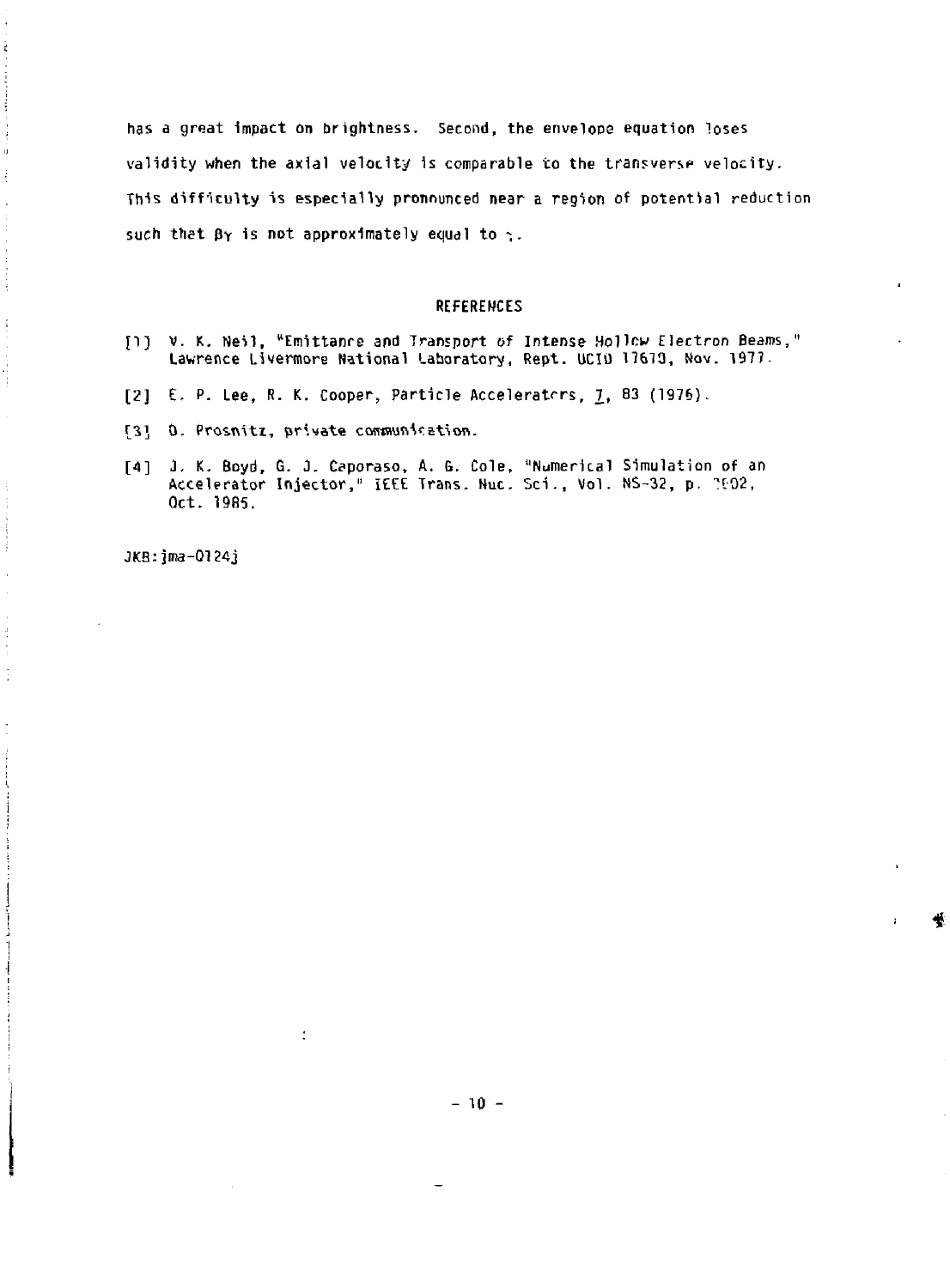

ł,

ミート

 $\frac{1}{2}$  $\frac{1}{2}$ 

Í



ż

Figure 1. BPC result with 9 cm radius cathode: a) Beam radius and potential lines with 667 kV spacing; b) Current density versus radius at  $z = 1.5$  cm.